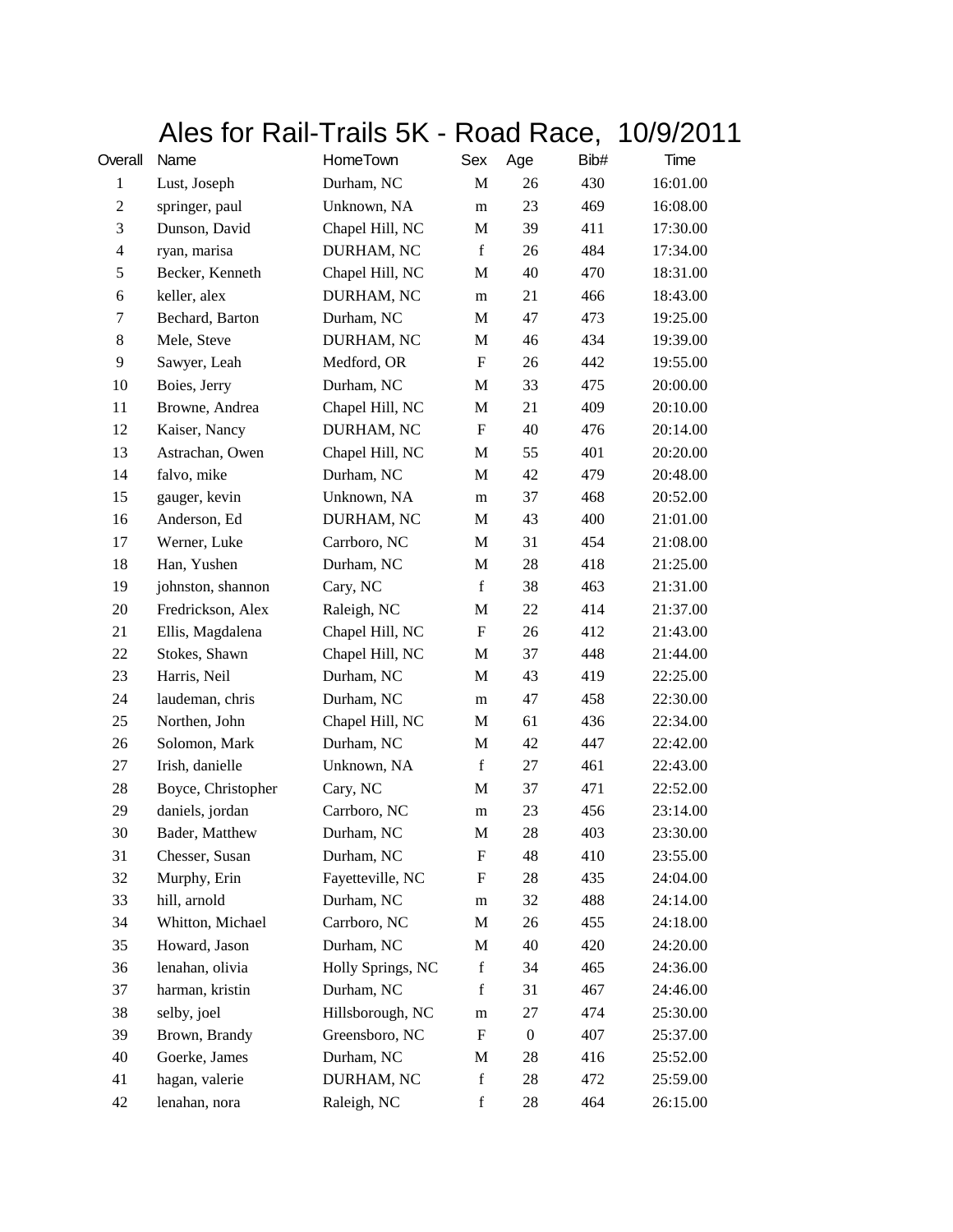| 43 | mead, bobb         | Durham, NC             | m                         | 47               | 487 | 26:23.00 |
|----|--------------------|------------------------|---------------------------|------------------|-----|----------|
| 44 | rojas, winston     | Durham, NC             | M                         | 40               | 441 | 26:52.00 |
| 45 | Mandulak, John     | Lumberton, NC          | M                         | 34               | 433 | 26:59.00 |
| 46 | Settle, Heather    | Durham, NC             | $\boldsymbol{\mathrm{F}}$ | 37               | 444 | 27:06.00 |
| 47 | Linney, IV, George | Durham, NC             | M                         | 7                | 426 | 27:08.00 |
| 48 | stack, andy        | Durham, NC             | m                         | 30               | 481 | 27:20.00 |
| 49 | rush, emily        | Durham, NC             | $\mathbf f$               | 29               | 483 | 27:25.00 |
| 50 | Daniels, John      | Carrboro, NC           | M                         | 32               | 485 | 27:32.00 |
| 51 | Fitts, Greg        | Chapel Hill, NC        | M                         | 44               | 413 | 27:43.00 |
| 52 | Tune, Eva          | DURHAM, NC             | ${\rm F}$                 | 25               | 452 | 27:56.00 |
| 53 | Schulz, Laura      | Durham, NC             | ${\rm F}$                 | 23               | 443 | 27:56.00 |
| 54 | Johnson, Megan     | Chapel Hill, NC        | F                         | 29               | 421 | 28:17.00 |
| 55 | kellner, laura     | Unknown, NA            | $\mathbf f$               | 43               | 460 | 28:21.00 |
| 56 | Lyons, Michael     | Durham, NC             | M                         | 25               | 431 | 28:51.00 |
| 57 | simon, steve       | Asheville, NC          | m                         | 59               | 482 | 28:56.00 |
| 58 | Avery, Lily        | Carrboro, NC           | F                         | 25               | 402 | 29:27.00 |
| 59 | wiley, jodi        | Pittsboro, NC          | $\mathbf f$               | 33               | 459 | 30:09.00 |
| 60 | Oas, Elizabeth     | DURHAM, NC             | F                         | 55               | 478 | 30:22.00 |
| 61 | Bauer, Dana        | Durham, NC             | ${\rm F}$                 | 37               | 406 | 30:34.00 |
| 62 | Posgai, Mandy      | <b>WAKE FOREST, NC</b> | F                         | 33               | 438 | 31:17.00 |
| 63 | Prose, Neil        | DURHAM, NC             | M                         | 62               | 440 | 32:07.00 |
| 64 | Posgai, Robert     | WAKE FOREST, NC        | M                         | 36               | 439 | 32:19.00 |
| 65 | Klevansky, Rhonda  | DURHAM, NC             | ${\rm F}$                 | 50               | 422 | 32:28.00 |
| 66 | shirey, kristen    | Durham, NC             | $\mathbf f$               | 31               | 480 | 32:29.00 |
| 67 | Thomson, Carol     | DURHAM, NC             | ${\rm F}$                 | 48               | 451 | 32:39.00 |
| 68 | Smith, Troy        | Cary, NC               | M                         | 35               | 446 | 32:49.00 |
| 69 | Brown, Matthew     | Greensboro, NC         | M                         | $\boldsymbol{0}$ | 408 | 33:04.00 |
| 70 | Love, Wendi        | Chapel Hill, NC        | ${\rm F}$                 | 31               | 429 | 33:15.00 |
| 71 | Han, Mira          | Durham, NC             | ${\rm F}$                 | 32               | 417 | 33:48.00 |
| 72 | Lewis, Megan       | Durham, NC             | ${\rm F}$                 | 42               | 425 | 34:21.00 |
| 73 | Bashor, Allison    | Durham, NC             | F                         | 29               | 404 | 35:17.00 |
| 74 | Bashor, Chad       | Durham, NC             | M                         | 28               | 405 | 35:18.00 |
| 75 | kaligoila, kishor  | Morrisville, NC        | m                         | 37               | 462 | 35:40.00 |
| 76 | Komma, Sreenivasa  | Cary, NC               | M                         | 39               | 423 | 35:41.00 |
| 77 | Weems, Meg         | Apex, NC               | ${\rm F}$                 | 44               | 453 | 35:51.00 |
| 78 | Freeman, Anna      | Carrboro, NC           | F                         | 29               | 415 | 36:01.00 |
| 79 | laudeman, lisa     | Durham, NC             | $\mathbf f$               | 45               | 457 | 36:44.00 |
| 80 | Lloyd, Chenille    | CARY, NC               | F                         | 33               | 427 | 36:53.00 |
| 81 | Smith, Kristen     | Chapel Hill, NC        | F                         | 32               | 445 | 37:25.00 |
| 82 | Lavendar, Angie    | Apex, NC               | F                         | 40               | 424 | 37:42.00 |
| 83 | Mandulak, Anna     | DURHAM, NC             | F                         | 31               | 432 | 38:31.00 |
| 84 | yueh, gwen         | Durham, NC             | $\mathbf f$               | 44               | 477 | 39:32.00 |
| 85 | Lloyd, Katherine   | Chapel Hill, NC        | F                         | 57               | 428 | 39:36.00 |
| 86 | kelley, blair      | Durham, NC             | $\mathbf f$               | 38               | 486 | 40:11.00 |